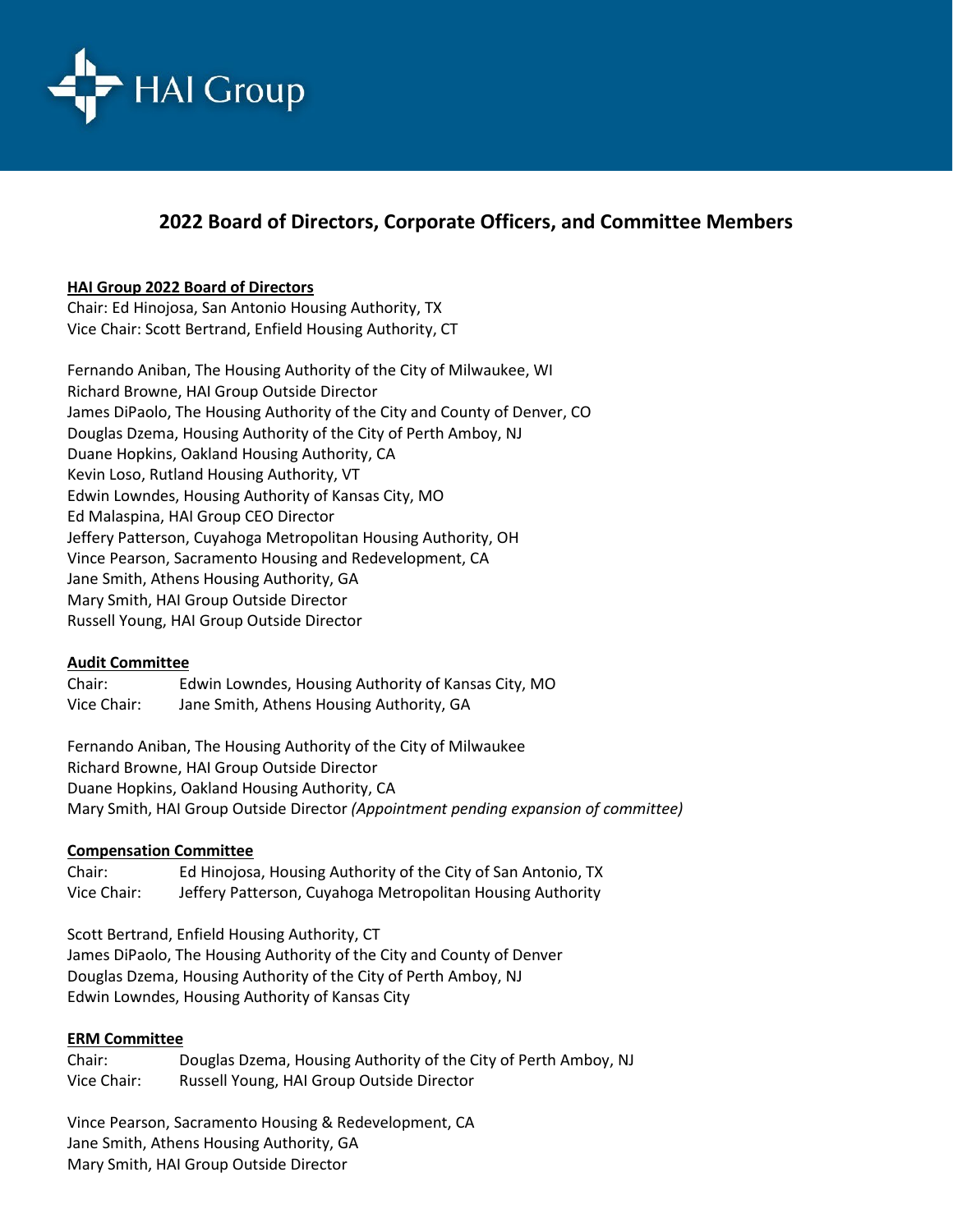### **Governance Committee**

Chair: James DiPaolo, The Housing Authority of the City and County of Denver, CO Vice Chair: Edwin Lowndes, Housing Authority of Kansas City, MO

Scott Bertrand, Enfield Housing Authority Ed Hinojosa, Housing Authority of the City of San Antonio, TX Jeffery Patterson, Cuyahoga Metropolitan Housing Authority Jane Smith, Athens Housing Authority, GA Mary Smith, HAI Group Outside Director

## **FINANCE COMMITTEE**

Chair: Fernando Aniban, Housing Authority of the City of Milwaukee, WI Vice Chair: Duane Hopkins, Oakland Housing Authority, CA

Raju Abraham, Greenburgh Housing Authority, NY Alex Boston, Winston Salem Housing Authority, NC Richard Browne, HAI Group Outside Director *(Ex Officio Member)* Rebecca Bullock, Seattle Housing Authority, WA Carlos Laboy-Diaz, Yonkers Housing Authority, NY Richard Dowe, Herkimer Housing Authority, NY Blake Farris, Muskogee Housing Authority, OK Diana Fiedler, Housing Authority of the City of San Antonio, TX Doug Fleming, Lansing Housing Commission, MI Kimberly Gholson, Waurika Housing Authority, OK Anthony Goodson, Goldsboro Housing Authority, NC Thomas Henderson, Oklahoma City Housing Authority, OK Anthony Johnson, Housing Authority of the Town of Greenwich, CT Dale Jones, Housing Authority of the City of Paterson, NJ Andrea Joyal, St. Petersburg Housing Authority, FL Vernon Lawrence, Pleasantville Housing Authority, NJ Thomas Mackin, Lucas Metropolitan Housing Authority, OH John Neeb, Bay City Housing Commission, MI Carolyn Nichter, Fort Wayne Housing Authority, IN Ginger Peck, King County Housing Authority, WA Margarita Shif, The Village of Hempstead Housing Authority, NY Mary Smith, HAI Group Outside Director *(Ex Officio Member)* Branden Underwood, Albany Housing Authority, NY Lisa Walters, Housing Authority of Columbus, GA Thomas Williamson, Columbus Metropolitan Housing Authority, OH Mary Zissimos, Chester Housing Authority, PA

## *Investment and Banking Subcommittee Members:*

Chair: Jane Smith, Athens Housing Authority, GA

Fernando Aniban, Housing Authority of the City of Milwaukee, WI Diana Fiedler, Housing Authority of the City of San Antonio, TX Duane Hopkins, Oakland Housing Authority, CA Jeffery Patterson, Cuyahoga Metropolitan Housing Authority, OH Maria Zissimos, Chester Housing Authority, PA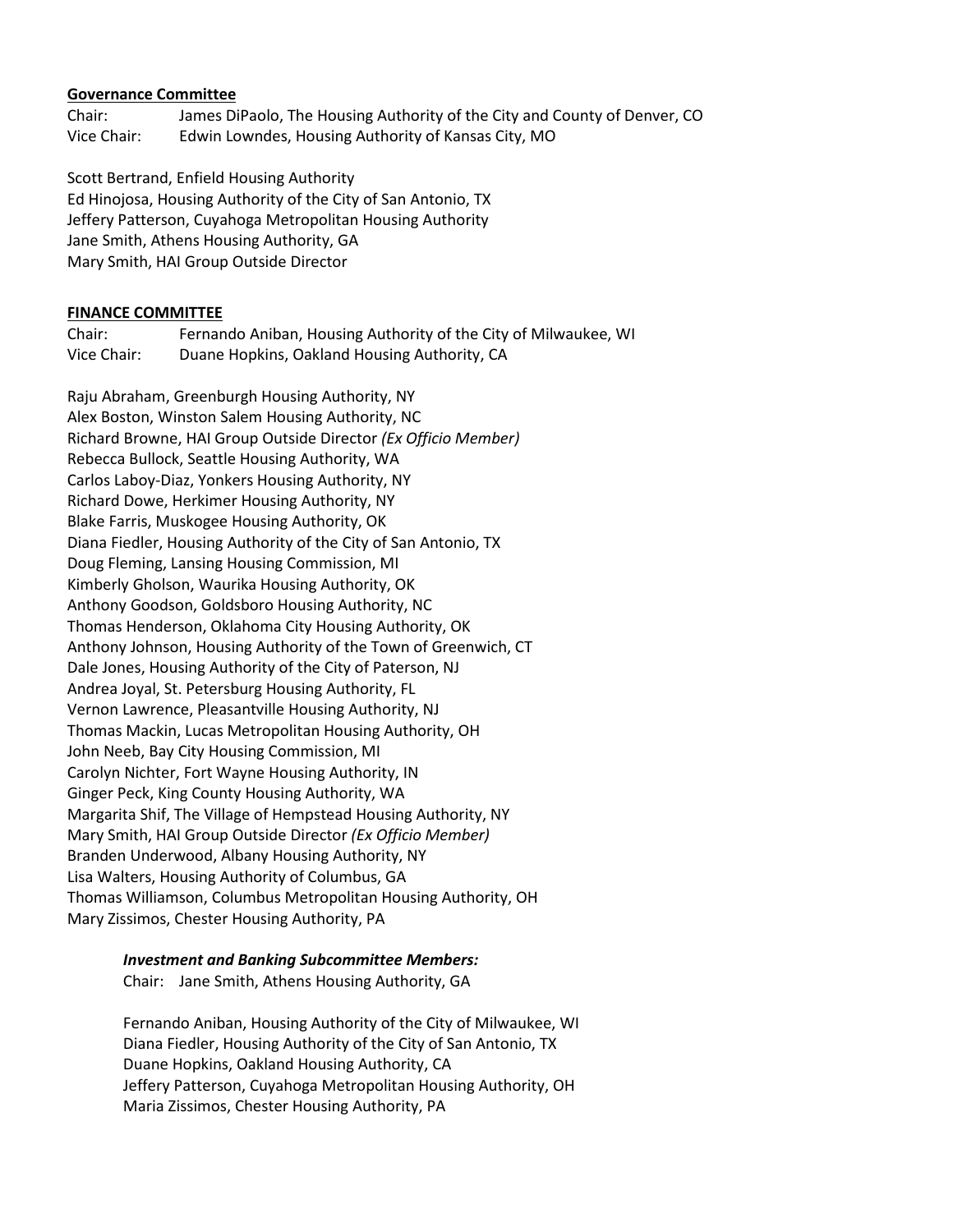#### **INSURANCE SOLUTIONS COMMITTEE**

Chair: Kevin Loso, Rutland Housing Authority, VT Vice Chair: Jeffery Patterson, Cuyahoga Metropolitan Housing Authority

Edward Bland, Portsmouth Redevelopment & Housing Authority, VA Sadyhe Bradley, Camden Housing Authority, NJ Gwen Burston, Winston-Salem Housing Authority, NC Damaris G. Carbone, Amsterdam Housing Authority, NY Kenneth C. Christie, Tampa Housing Authority, FL Lindsay Francoeur, Providence Housing Authority, RI Trey George, Topeka Housing Authority, KS Holly Gray, St. Paul Public Housing, MN Arthur Harbin, Chesapeake Redevelopment & Housing Authority, VA Shannell Hardwick, Montgomery City Housing Authority, AL Herman Hill, Stark Metropolitan Housing Authority, OH Alissa Italiano, Syracuse Housing Authority, NY Stephanie Lovett, Ithaca Housing Authority, NY Blanca Macris, Housing Authority of the City of Los Angeles, CA Arthur Martin, Newark Housing Authority, NJ Michael McManaman, West Palm Beach Housing Authority, FL Taggert Medgaarden, Austin Housing and Redevelopment Authority, MN Matt Mills, Oklahoma City Housing Authority, OK Karl Opheim, Bay City Housing Commission, MI Orthneil Palmer, Paterson Housing Authority, NJ Dale Priester, Manistee Housing Commission, MI Steven Sapp, Marion Housing Authority, IN Erica Snyder, Seattle Housing Authority, WA Betsy Soto, Vernon Housing Authority, CT Derick Steele, Kokomo Housing Authority, IN Danielle Thomas, Esq., St. Petersburg Housing Authority, FL April Thompson, Rock Springs Housing and Community Development, WY Darrin Toney, Akron Metropolitan Housing Authority, OH Jeffrey Wade, Cuyahoga Metropolitan Housing Authority, OH Gloria Wright, Long Branch Housing Authority, NJ